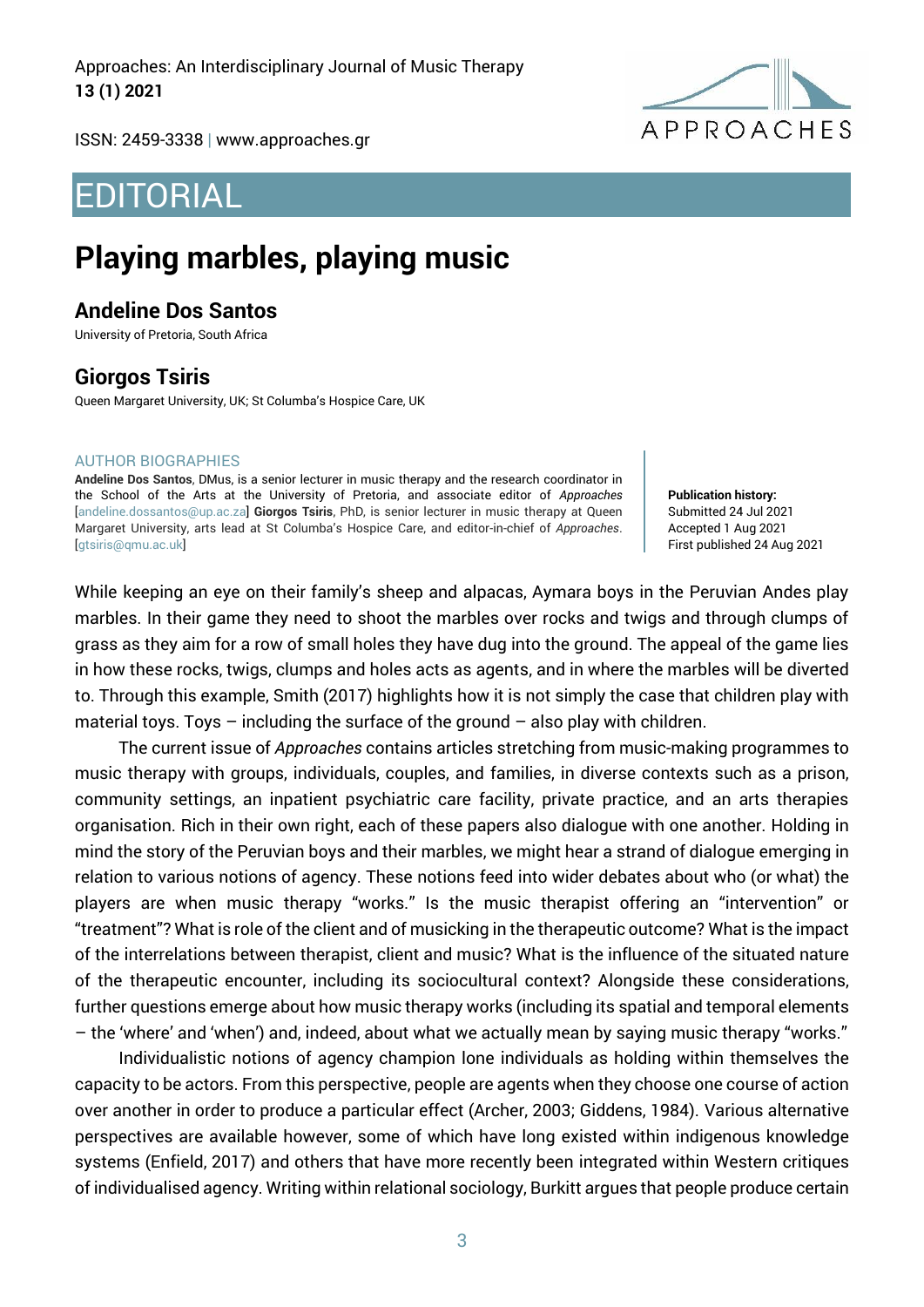effects on each other and in the world "through their relational connections and joint actions, whether or not those effects are reflexively produced. In this relational understanding of agency, individuals are to be thought of as 'interactants' rather than as singular agents or actors" (Burkitt, 2016, p. 323). Furthermore, from the perspective of new materialism, the capacity for agency emerges within the intra-action between human and non-human elements (McPhie, 2019). Such notions of distributed agency have informed and continue to inform understandings of music therapy as a situated relational encounter where therapeutic musicking is co-created by human and non-human elements that are reciprocally formed through assemblages of people, places, bodies, musical instruments, institutions, policies, technologies, ideas, and so on. Ansdell (2014), for example, has promoted the concept of musical ecology taking into account the place, time, and people who use certain things, are involved in certain relationships, and who are all becoming part of the music therapy action. Similarly, Flower (2019) has used Ingold's notion of meshwork to unpack how expertise is formed and enacted in music therapy along the interweaving trails of people, things, and places. In her research work, she endeavoured to navigate "through the 'unevenness' of the territory to not only trace the people, places, and activities through which music therapy's work is achieved, but also to unpick, if possible, the meshwork within which they interweave" (Flower, 2019, p. 155).

Instead of wondering whether it is the music therapist, the client, or the music that is doing the work, or how to balance the weight of each element most appropriately in the service of therapeutic outcomes, we could look at what is happening in the flow *between* such agents. Rather than limiting ourselves to asking only how, or where, or when, or with what, or why music therapy works, we could think with and play with how these facets come about through their intra- and inter-action. As you read this journal edition, we invite you to hold these considerations in mind.

In this issue, Helen Odell-Miller, Jodie Bloska, Clara Browning and Niels Hannibal focus on the process and experience of change in the self-perception of women prisoners attending music therapy sessions in the UK. In this mixed-methods exploratory study, which is based on the doctoral research of the late Helen Leith, we see how agency was distributed (through participants, the music therapist, the song-writing process, entry points into other programmes required for resettlement, to name a few elements) within a care ecology that generated participants' self-confidence. In a pilot case study, Peter McNamara, Ruyu Wang and Hilary Moss focus on the potential of music therapy to promote positive communication and emotional change for couples. By describing the shared musical space that was created in music therapy with a married couple in Ireland, their study shows how the intermingling of the music therapist, the couple, their memories, the song-writing process, the improvisation and the therapy room formed a care collective that could shift awkward interaction into expressive playfulness and a sense of shared agency. In her article, Rachel Swanick explores the impact of trauma on cognitive development in relation to music therapy with children and families. She argues that an important part of the therapist's role is to reflect on *why* their work can be effective and on what they do *together* with the client that helps. This points to an exploration of the factors of effective therapy, and Swanick proposes a pilot project using the Swanick-Chroma Assessment of Supportive Factors (SCAF) questionnaire, which is based on Lambert's four main factors of effective therapy: relationship/alliance, client characteristics, model of therapy, and expectancy. Kevin Kirkland and Samuel King write about a music therapy process-oriented intervention for adults who live with concurrent disorders. Drawing on their work in Canada with a group called 'Rap and Recovery', they